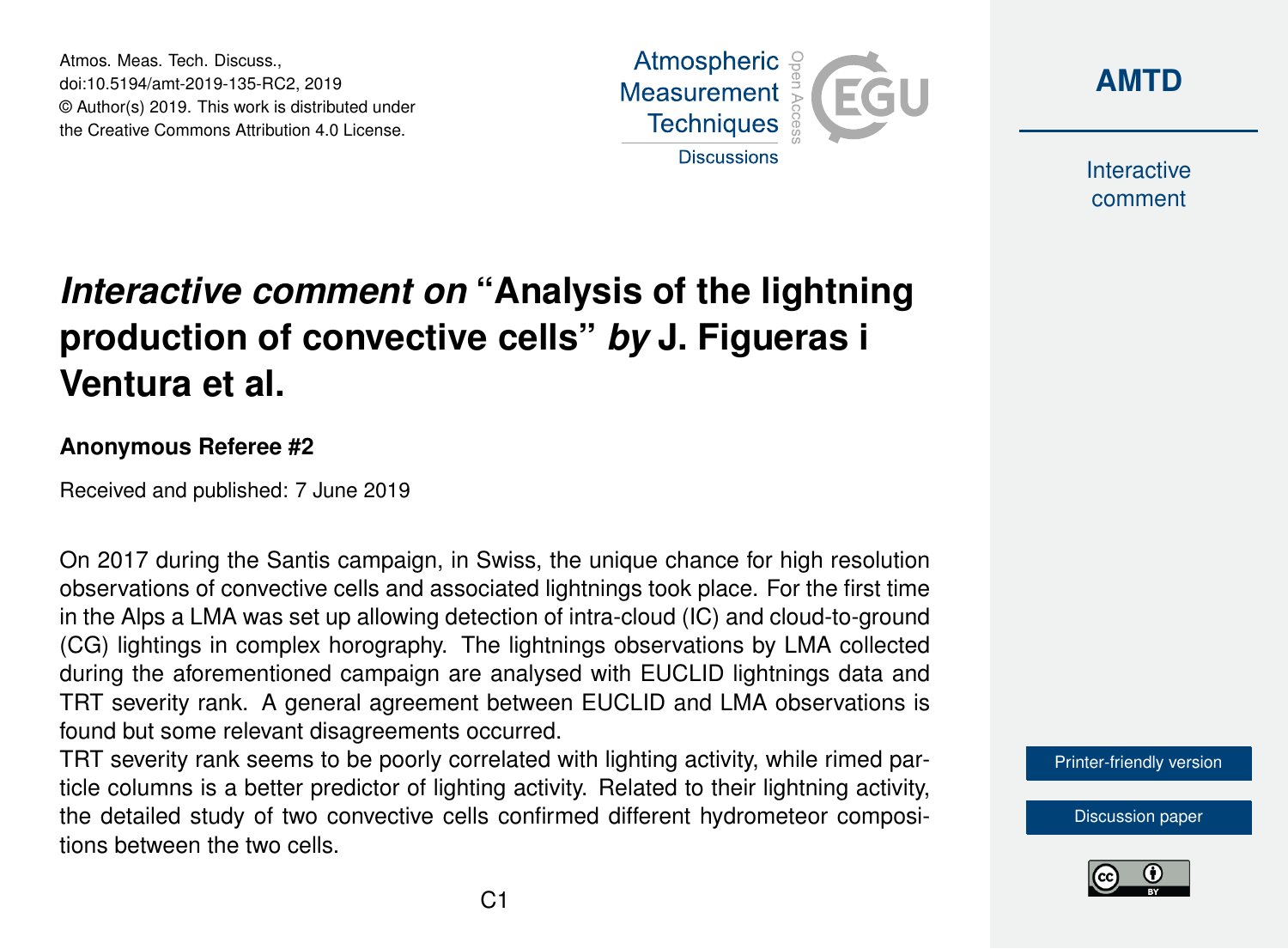The paper is valuable, investigating one of the most relevant and still partially not wellunderstood process in clouds: the lighting activity in convective atmosphere. Nevertheless, the paper is largely unclear and improvements are needed to increase the paper clearness.

First of all, the language is sloppy with a lot of mis-spellings and unclear sentences (e.g. page 7 line 5 "The hypothesis for that is that. . .", or same page line 17 "Moreover, when no RPC was retrieved, i.e. RPC height equals 0, The dominant type") : a deep language review is mandatory.

General comments and recommendations. As anticipated by the generic paper's title "Analysis of lighting production of convective cells", the main focus of the paper is unclear: is it to find good predictors of lighting activity? Or, is it to relate lighting activity and TRT severity rank? Or, is it to compare EUCLID and LMA observing systems? Or, is it to assess lighting efficiency? Or all these points?

The introduction focuses on warnings based on lightning activity while it lacks of several references on lighting processes in clouds (Carey and Rutledge, 2000, Baker et al. 1995, Buiat et al. 2016, Adirosi et al. 2016 Mattos et al, 2016, Lund et al. 2008). The analysis is quite shallow (the physical explanations of results are often missing),

resulting quite confusing and hard to follow. For example at page 5 line 7 "The cells that spent their entire lifetime within the LMA domain boundaries tended to be shorter-lived and weaker. The highest rank of a cell generated and dissipating within the domain was moderate (2.1)": why does LMA area show weaker storms?

At page 7 line 4 "The hypothesis for that is that the strong updraft characteristic of severe cells would lift the charge centers higher up (thus making it less likely for flashes to reach the ground) and prevent particles to grow and acquire charge at a given level (thus reducing the IC flashes likelihood)". Here, the authors move from TRT severity rank to cell updraft. One difficulty is the relationship between TRT severity rank and updraft strength (not straightforward, indeed). Moreover, updraft–total lightning relationships of individual thunderstorms have been explored in several previous publications (Lang and Rutledge, 2002; Tessendorfet al., 2005; Wiens et al., 2005): authors

**[AMTD](https://www.atmos-meas-tech-discuss.net/)**

**Interactive** comment

[Printer-friendly version](https://www.atmos-meas-tech-discuss.net/amt-2019-135/amt-2019-135-RC2-print.pdf)

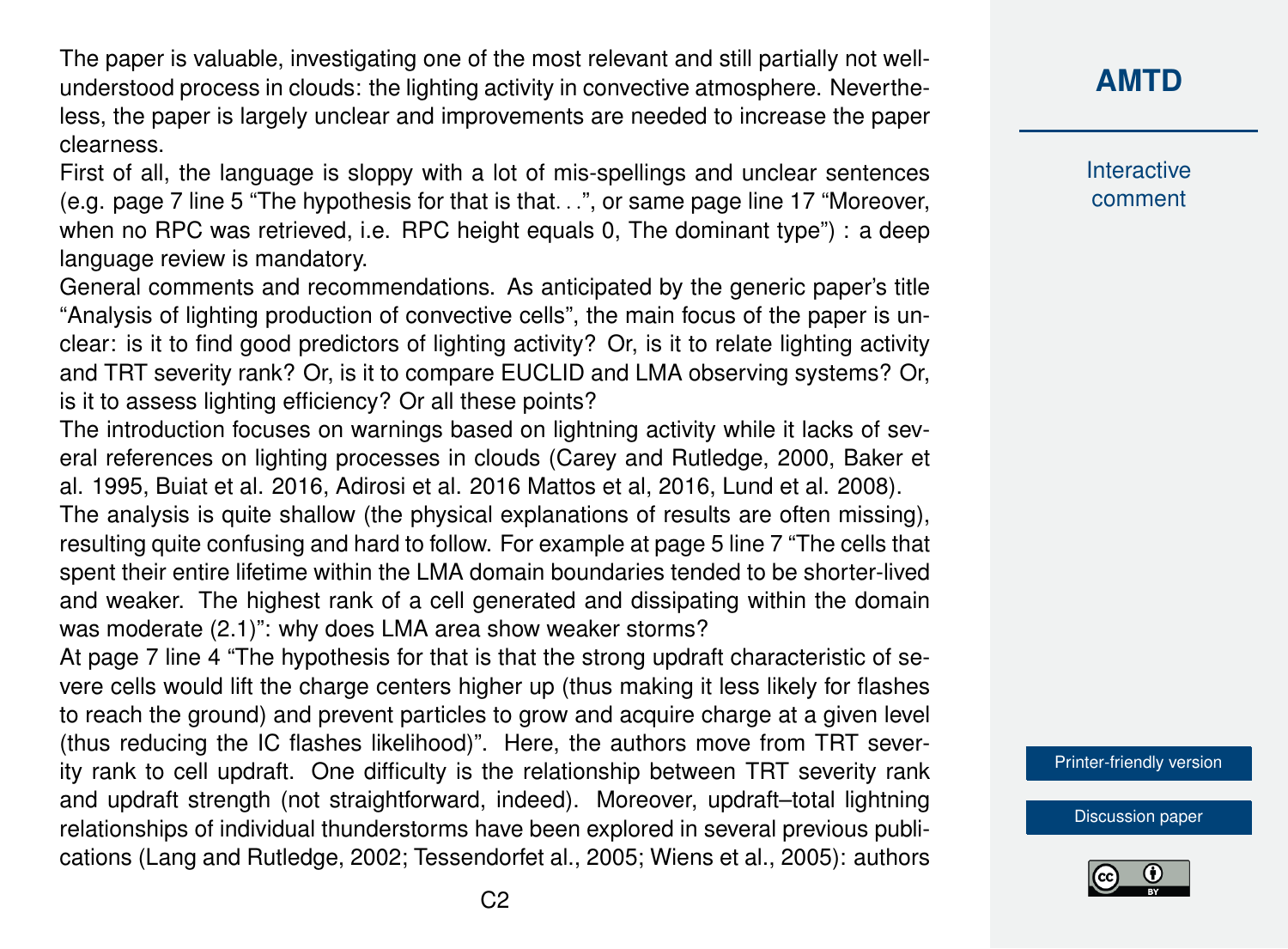hypothesis should be framed in this contest that demonstrated the role of updraft area. The role of RPC columns is underlined by the authors. Several characteristic RPC heights derived by weather radar observations, are reported: heights error and uncertainties should be discussed and reported.

In the cells analysis time are expressed in local time?

The authors find very weak correlation between TRT severity rank and lighting activity: it is not clear why a correlation was expected. Moreover, is it the sampling statistically meaningful (only eight severe cells)?

At page 9 line 20 "Cells without lightning activity during their life cycle were mostly classified as weak but the rank of the convective cell is a poor indicator of its lightning activity, particularly considering CG flashes." The authors should try to explain the reason for this result.

The authors conclude that different ice distribution within clouds is responsible for different lighting efficiency: however, this conclusion is supported by the analysis of only two cells. It is a clue, but for a reliable assessment more cases need to be studied.

Specific comments Page 9 line 32 It is not evident why LMA network is usefulness in complex terrain: could the same result be obtained by satellite observation?

Page 10 lines 1-4 Mosier et al 2010 and Seroka et al 2012 should be taken in account as pioneering works on this topic.

Figure 1 Quite unclear: please change basemap, add distance reference, North arrow and more contrasting colors.

Figure 2 please y-axis range equal to x-axis. 500 LMA observations sound very strange. Figure 9 RPC base height equal zero m ASL is quite confusing.

Figure 10 please insert a base map with horography in track plots. Please, make y-axis with same range.

Figure 11 It is not clear the need to multiply by ten the cell rank. Please, make y-axis with same range

Figure 12 The maximum values seem to be spikes (anomaly and isolated very high values)

**[AMTD](https://www.atmos-meas-tech-discuss.net/)**

Interactive comment

[Printer-friendly version](https://www.atmos-meas-tech-discuss.net/amt-2019-135/amt-2019-135-RC2-print.pdf)